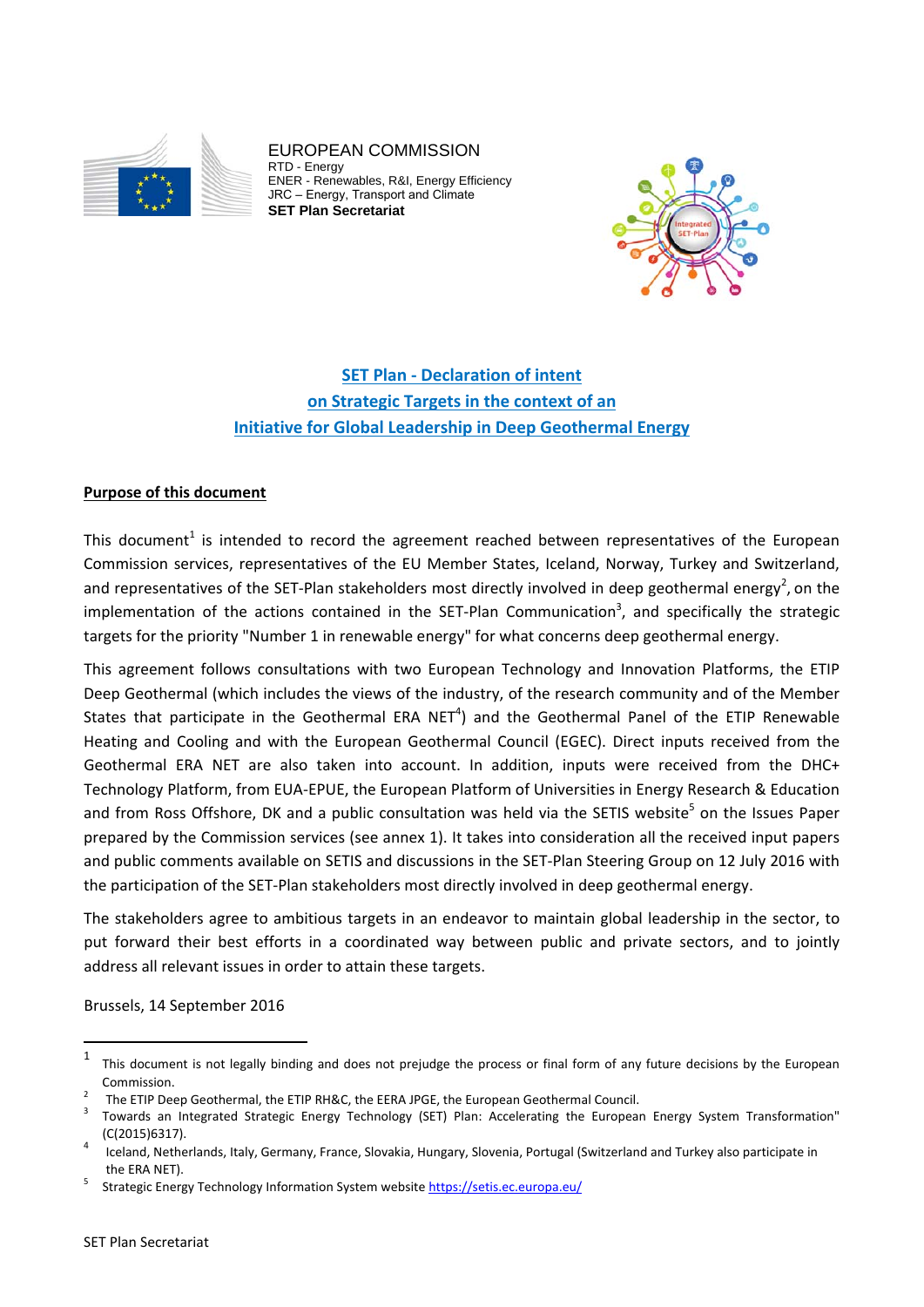### *Introduction – Deep geothermal energy*

Geothermal energy is a valuable and local source of energy that can cost-effectively provide baseload/dispatchable electricity, heat or a combination of both. With these features, it has the potential to provide real alternatives to replace fossil fuel based power plants and fossil fuel based heating not only in Europe but also globally, in particular in some developing countries. In addition, geothermal reservoirs may also act as sites for energy as well as  $CO<sub>2</sub>$  storage. It is convenient and accepted to divide the geothermal sector into "shallow" geothermal and "deep" geothermal sectors. The actual depth that marks the boundary between "shallow" and "deep" differs highly across regions and it is to most extent dependent on the local geothermal gradient, i.e. on the temperature of the resource. The distinction between the two usually corresponds to whether or not primary use of the energy requires the use of heat pumps. The reference to the shallow/deep terminology is used here as it provides a useful and general understanding of the technologies needed and of possible applications of energy harnessed from the earth. This document focuses on deep geothermal energy<sup>6</sup>, which can be directly used as heat or converted into electricity.

Nowadays **geothermal heat** is directly used, depending on its temperature, in a number of sectors: from bathing and swimming to industry, agriculture and district heating. The latter being the most promising sectors for large-scale uptake of geothermal heat. In Europe there are 257 geothermal district heating systems, with total installed capacity of 4.6 GW<sub>th</sub> (2015 data published by EGEC<sup>7</sup>). Data on direct use is difficult to find and statistically not homogenous<sup>8</sup>, yet the growing importance of geothermal heat as a local source of energy is evident. There is great potential for the utilization of geothermal energy for heating in Europe. There are many locations in Europe with district heating systems that can easily be adapted to use local geothermal resources instead of relying on imported fossil fuels. This can increase energy security and price stability as well as independence from fossil fuel sources. In addition, there is also a potential for an increased use of geothermal heat in industry and agriculture. The unlocking of this potential will be enabled by research and innovation focused on the improvement of technology and its incorporation into the energy system. In this way, geothermal energy (together with underground heat storage) will become one of the key options for the transition towards a 100% renewable heat supply in Europe.

According to the EGEC Market Report Update, in 2015 the total installed capacity for **geothermal electricity** generation in Europe was about 2.2 GW<sub>e</sub>, generated by 84 power plants (thereof, 0.95 GW<sub>e</sub> in 51 plants in EU28). The total installed capacity is expected to reach 3.5 GW<sub>e</sub> in 2018 including the rapidly growing Turkish market. Globally, the total installed capacity in 2013 was 12 GW<sub>e</sub> producing 76 TWh/y and, according to IEA-GIA projections, it could increase to reach 1,400 TWh/y (equal to 3.5% of global electricity production) by 2050<sup>9</sup>, half of it being produced by EGS (Enhanced Geothermal System) plants. The geothermal power market is particularly dynamic in the USA, Philippines, Indonesia, Mexico and Kenya, and could be invigorated in the near future in the EU if unconventional geothermal resources (e.g. supercritical, magmatic, geopressurized, off‐shore), including EGS, can be successfully commercialised under a wider range of geological conditions.

<sup>&</sup>lt;sup>6</sup> The shallow geothermal sector will be covered in a separate issues paper.<br>
<sup>7</sup> EGEC, Market Report 2015.<br>
<sup>8</sup> According to the IEA-GIA 2013 report geothermal heat production reached about 150 TWh/yr in 2013 and it is

projected to reach about 1,600 TWh/yr in 2050.<br><sup>9</sup> IEA-GIA, Trends in Geothermal Applications 2013 and IEA, Technology Roadmaps - Geothermal Heat and Power, 2011.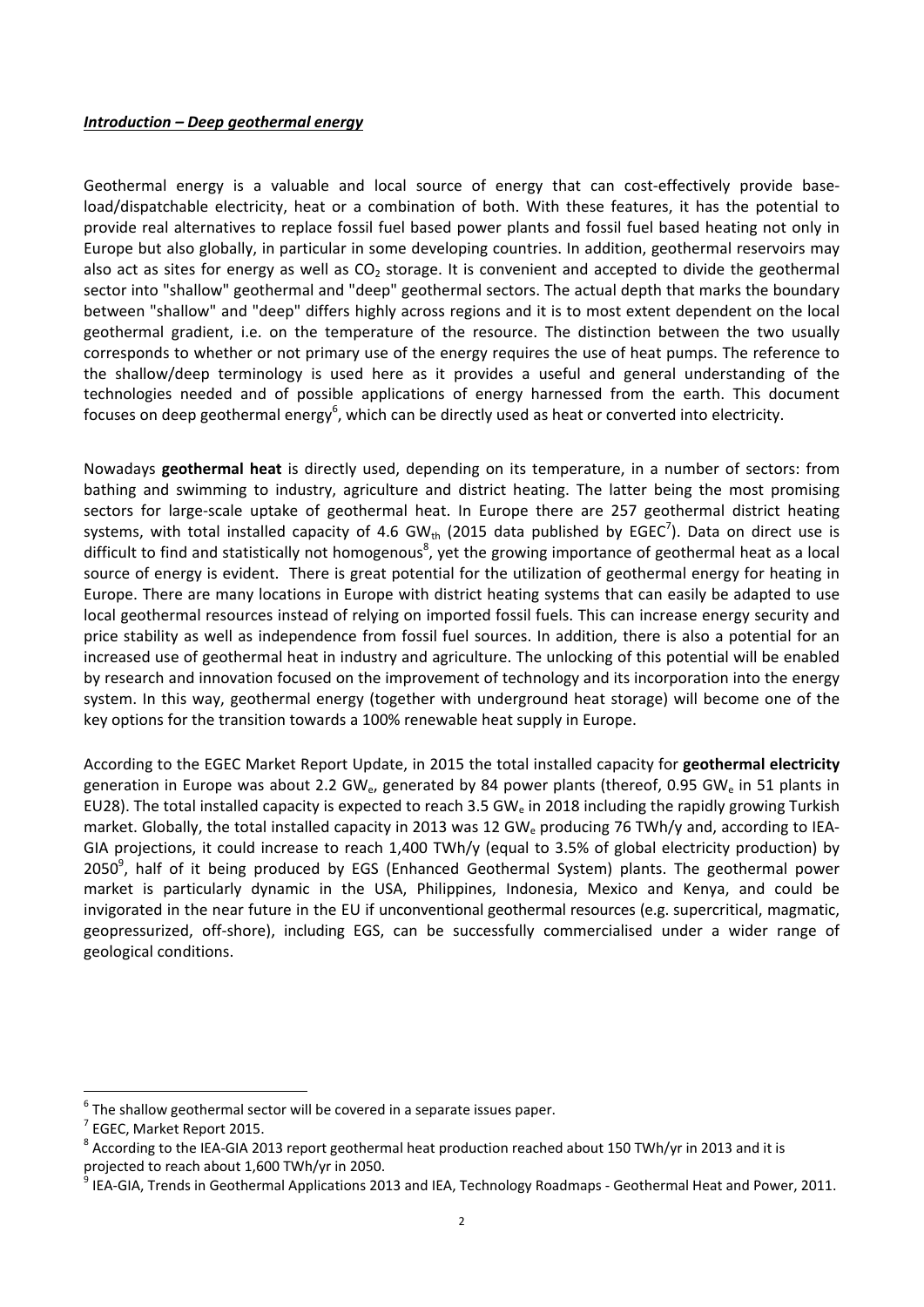Recent modelling results<sup>10</sup> indicate that geothermal power production could reach up to 540 TWh in 2050 under a long term decarbonisation scenario provided that EGS can be deployed on a large scale. This would mean that geothermal power could provide 12.5% of the EU electricity demand while exploiting about 20% of the available geothermal technical potential<sup>11</sup>. This market share might be increased significantly if cost reductions associated with drilling are realised. On volcanic islands geothermal energy could provide the highest share of renewable heat and power.

Geothermal installations are characterized by low OPEX but high CAPEX, used mostly to cover the costs of exploration and drilling and of the plant construction. In addition, financing costs are high due to high geological risks associated with costly drilling during early‐stage exploration. Market financiers generally are unwilling to take up these early stage risks and costs, which represents one of the major barriers for geothermal project developers. However, high capacity factors (far higher than for most other renewables) and low OPEX, near zero system costs and externalities, result in costs very similar to those of other renewable and low-carbon technologies $^{12}$ .

EU industries and operators experience and leadership, as well as European scientific excellence are recognized worldwide. In order to stimulate the uptake of geothermal energy it is necessary to reduce costs and to improve performance. It is also necessary to widen the geological conditions in which technologies can be applied and make technologies to harness unconventional resources, including EGS, available for the market. In addition, hybrid systems able to integrate energy production from different renewable sources and flexible systems that smooth the geothermal electricity load profile need to be demonstrated. Environmental performance (development of closed‐loop systems that avoid the release of non‐condensable gases to the atmosphere) and social acceptability must be improved.

The worldwide importance of geothermal energy has recently become acknowledged at the political level with the launch, at COP21, of the Geothermal Global Alliance. This is a coalition of 38 countries and over 20 development and industry partners that have joined forces to increase the share of geothermal energy in the global energy mix. The Geothermal Global Alliance aspires to achieve a 500 per cent increase in global installed capacity for geothermal power generation and a 200 per cent increase in geothermal heating by  $2030^{13}$ . The opportunity for Europe and the European industries, with their knowledge and leadership, in reaching these goals should not be missed.

# **Strategic Targets**

Building on the Integrated Roadmap of the SET Plan, public (EC and Member States and Regions) and private investment must focus on targeted R&I actions to achieve goals in terms of performance and costreductions. The proposed targets are:

 $10$  2015 JRC Geothermal Energy Status Report. The JRC-EU-TIMES $^{10}$  - a system cost optimization model for technology deployment - is used to assess how different exogenous policy-driven decarbonisation pathways affect the power sector's technological deployment until 2050.<br><sup>11</sup> Highly energy efficient scenario with constrained total primary energy consumption of 1319 Mtoe in 2050 and a full

decarbonisation of the power sector.<br><sup>12</sup> 2014 JRC Geothermal Energy Status Report.<br><sup>13</sup> http://www.irena.org/News/Description.aspx?NType=A&mnu=cat&PriMenuID=16&CatID=84&News\_ID=438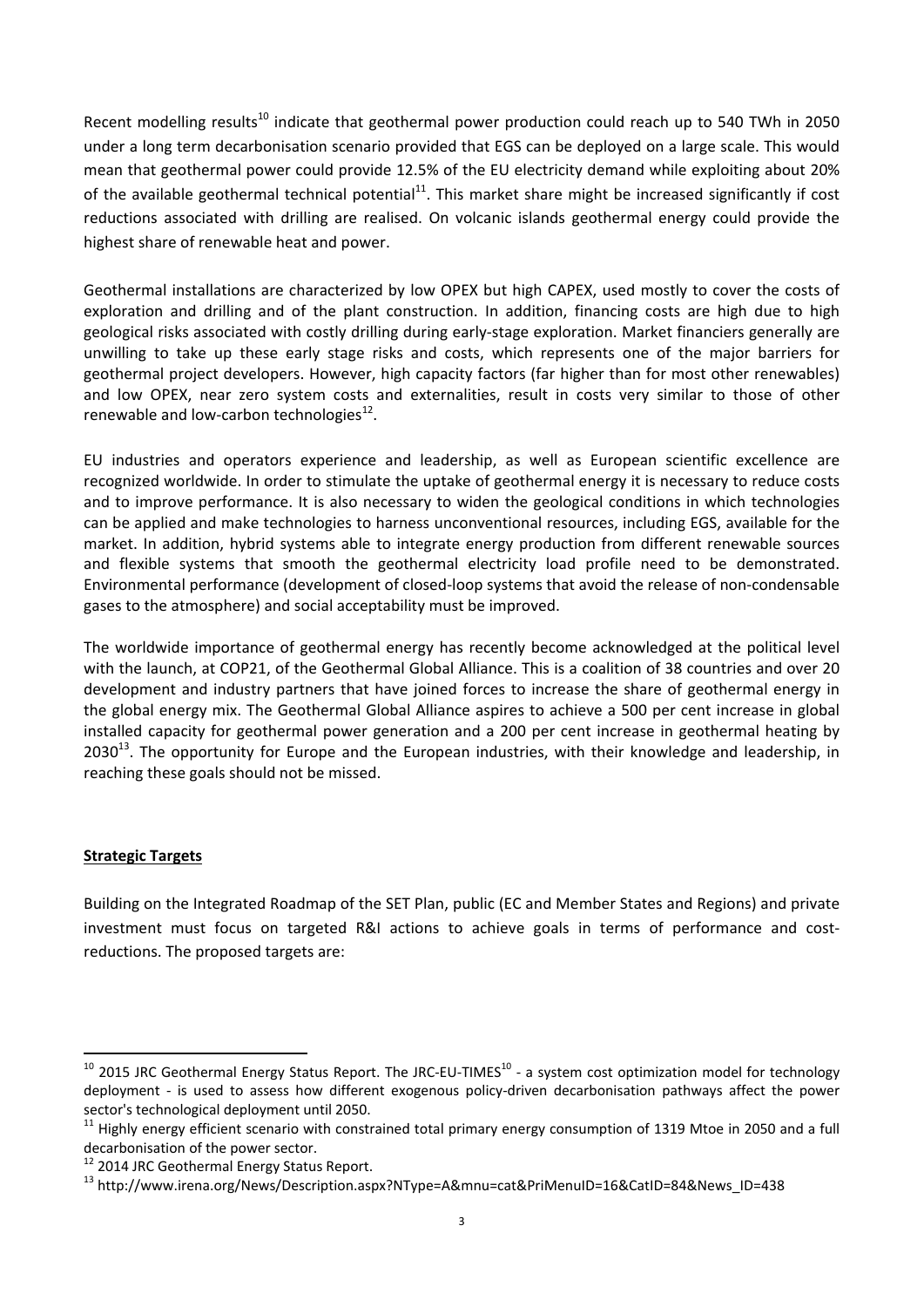## **Agreed strategic targets in deep geothermal energy**

- 1. Increase reservoir performance<sup>14</sup> resulting in power demand of reservoir pumps to below 10% of gross energy generation and in sustainable yield predicted for at least 30 years by 2030;
- 2. Improve the overall conversion efficiency, including bottoming cycle, of geothermal installations at different thermodynamic conditions by 10% in 2030 and 20% in 2050;
- 3. Reduce production costs of geothermal energy (including from unconventional resources, EGS, and/or from hybrid solutions which couple geothermal with other renewable energy sources) below 10 €ct/kWh<sub>e</sub> for electricity and 5 €ct/kWh<sub>th</sub> for heat by 2025<sup>15</sup>;
- 4. Reduce the exploration costs by 25% in 2025, and by 50% in 2050 compared to 2015;
- 5. Reduce the unit cost of drilling (€/MWh) by 15% in 2020, 30% in 2030 and by 50% in 2050 compared to 2015;
- 6. Demonstrate the technical and economic feasibility of responding to commands from a grid operator, at any time, to increase or decrease output ramp up and down from 60% ‐ 110% of nominal power.

In order to reach these strategic targets and to increase the contribution of geothermal electricity and heat to the energy mix, technological advance must be supplemented and complemented by other factors. These include other technological and non-technological factors:

- *Transparent and harmonized methods and instruments for technical and financial risk management.*  In early exploratory stages a framework insurance policy would mitigate the exploration risks and acts as a stimulus until, after the initial high level risk be mastered, developers carry out exploration and further development under their own responsibility and resources.
- *Increased social acceptability and mitigation of unsolicited side effects (induced seismicity, emissions to the environment).*

Unsolicited side effects in reservoir, including induced seismicity, and plant management must be mitigated to address social concerns and increase social acceptability of geothermal installations. New technologies should be developed to improve the environmental performance of hightemperature geothermal power generation systems, avoiding the release of steam and potentially hazardous chemical compounds into the atmosphere from the cooling tower, as well as noncondensable gases (NCGs) like carbon dioxide. In particular the feasibility of closed‐loop reinjection of liquid and NCGs for gas‐reach resources should be demonstrated.

In addition large scale demonstration and deployment to prove innovative concepts and their integration in the energy system are needed to make technologies available for the market.

<sup>&</sup>lt;sup>14</sup> Reservoir performance includes underground heat storage.

<sup>&</sup>lt;sup>15</sup> Costs have to be confirmed establishing at least 5 plants in different geological situations, of which at least one with large capacity (20 MW<sub>e</sub> or, if for direct use only, 40 MW<sub>th</sub>).